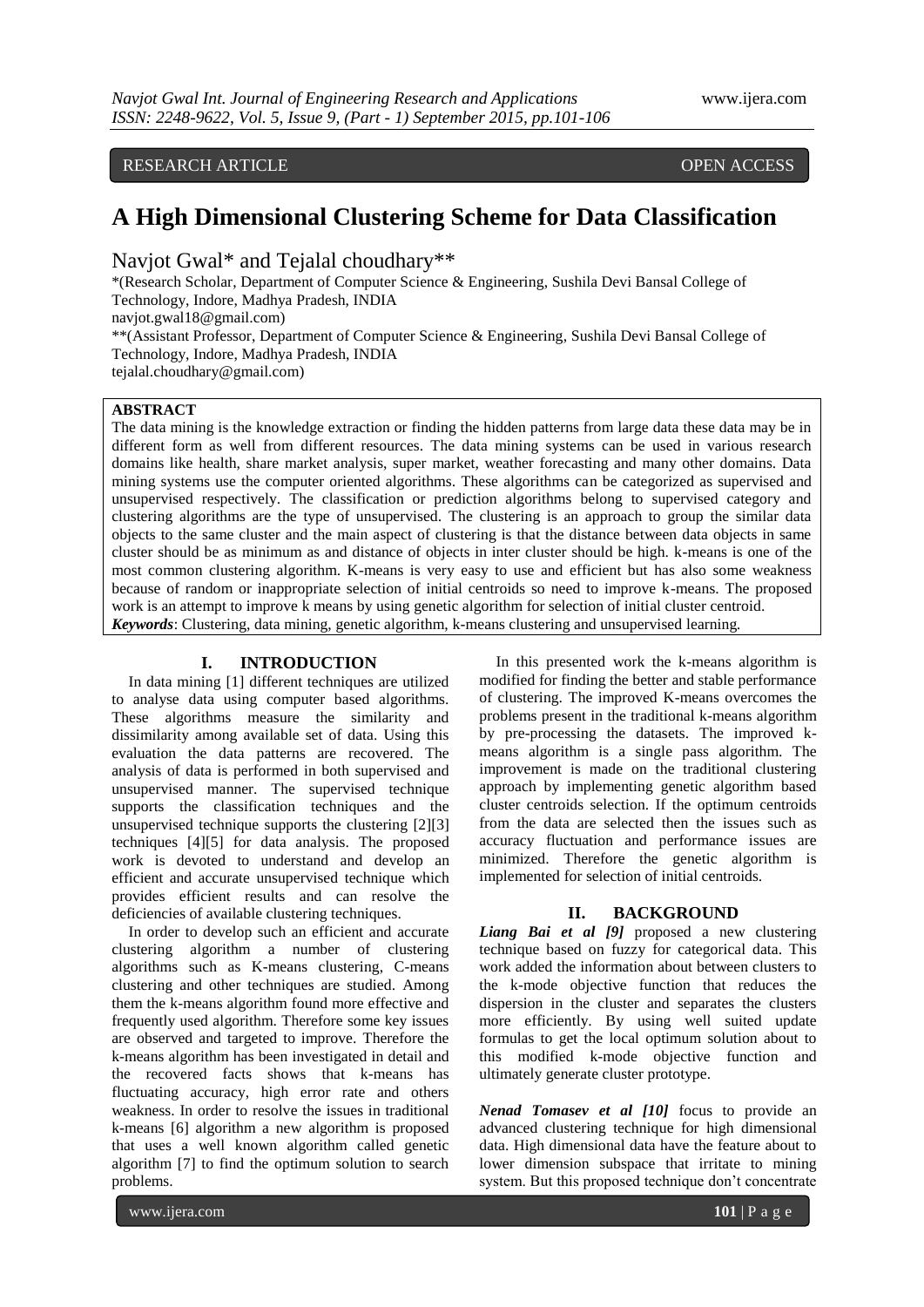such dark issue instead uses high dimension phenomena exploited data points that occur frequently in k-nearest neighbor list for clustering. This technique generates the clusters of hyper spherical shapes and need to improve to get arbitrary shape cluster.

*Mitchell Yuwono et al's [11]* the base for this research work is particle swam clustering and proposed a new approach named Rapid centroid estimation that increase the efficiency of the particle trajectories causes higher deduction in computation complexity and improve the particle swarm clustering update rule. The experimental results showed that time consumed in iterative process in Rapid centroid estimation is very less than particle swarm clustering as well as modified swarm clustering.

*Jian Zhang et al [12]* to cluster the data taking the advantage of shadowed sets and well known clustering particle swarm optimization and proposed the new modified version of fuzzy c-means. Merges the search capability of particle swarm optimization and vagueness balance capability of shadowed sets and control the cluster overlapping problem. These algorithm gives a new concept of optimally find the cluster number automatically. This work increases the effectiveness of clustering

*Anirban Mukhopadhyay et al [13]* uses the multiobjective evolutionary algorithms for data mining. Provided two new techniques that use the multiobjective evolutionary algorithm, the first technique for feature selection in classification and second for feature selection in association rule mining clustering and other data mining techniques. This research work scopes the multi-objective evolutionary algorithms in future data mining researches.

### **III. PROPOSED WORK**

Figure 1 shows the simulation methodology of the system that describes the effectiveness of the genetic algorithm based clustering approach.

In this given system as shown in figure 1 first provide the input data to system. Then data is prepossessed after that knowledge or patterns are extracted from the data. In next step user select the appropriate algorithm by which the clustering operation is done by system. Here two different algorithms namely traditional k-means clustering and proposed algorithm is implemented. The user selected algorithm consumes the data and produces the clusters of data. During this the data is grouped into the given number of clusters according to the selected algorithm. The prepared model is evaluated for finding the performance of algorithm. Then the validation process of data model is performed with random set of test data.



Figure 1. Simulation system

### *A. Algorithm study*

 This section provides the detailed study about the traditional algorithms that are used for implementation of proposed model.

### **K-means algorithm**

 The K-Means clustering algorithm is a partitionbased cluster analysis method [6]. According to the algorithm firstly select k objects as initial cluster centroids, then calculate the distance between each object and each cluster centroids and assign it to the nearest cluster, update the averages of all clusters, repeat this process until the criterion function converged. Square error criterion for clustering

$$
E = \sum_{i=1}^{k} \sum_{j=1}^{n_i} ||x_{ij} - m_i||^2
$$

 $x_{ij}$  is the sample j of i-class,  $m_i$  is the centroids of iclass,  $n_i$  i is the number of samples of i-class. Kmeans clustering algorithm is simply described step by step by algorithm 1.

# **Algorithm 1: The K-means clustering algorithm**

**Input:** N objects to be cluster (xj, Xz … xn), the number of desired clusters k.

**Output:** k clusters of N input data objects.

#### **Process:**

1. Arbitrarily select k objects as initial cluster centroids  $(m_1, m_2, ..., m_k);$ 

2. Calculate the distance between each object Xi and each cluster centroid, then assign each object to the nearest cluster, formula for calculating distance as:

$$
d(x_i, m_i) = \sqrt{\sum_{j=1}^d (x_i - m_{j1})^2}, i = 1...N, j = 1...k
$$

 $d(x_i, m_i)$  is the distance between data i and cluster j. 3. Calculate the mean of objects in each cluster as the new cluster centroids,

www.ijera.com **102** | P a g e

.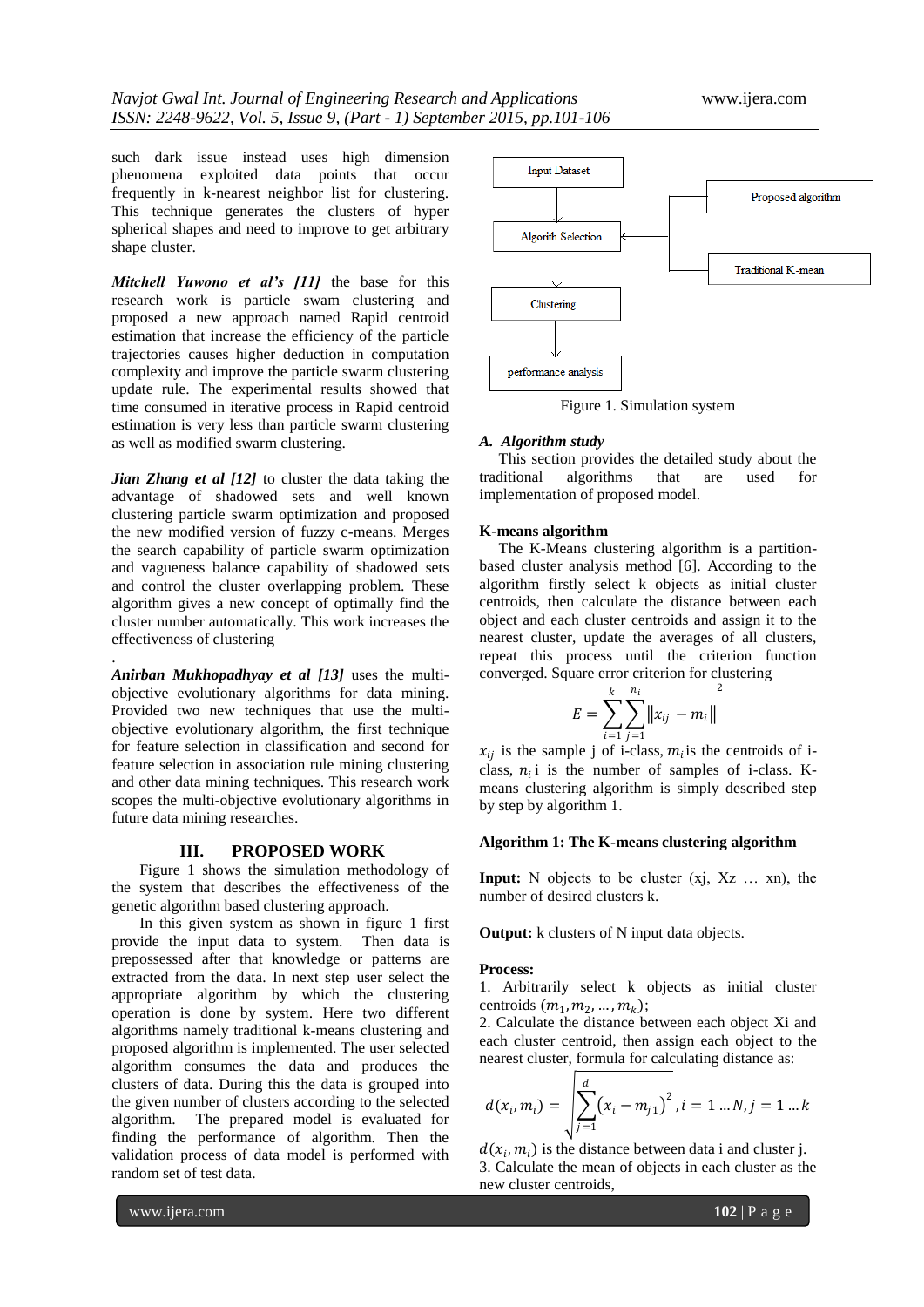$$
m_i = \frac{1}{N} \sum_{j=1}^{n_i} x_{ij}, i = 1, 2, ..., K
$$

 $N_i$  is the number of samples of current cluster i; 4. Repeat 2) 3) until the criterion function E converged, return  $(m_1, m_2, ..., m_k)$  Algorithm terminates.

### **Genetic algorithm**

 Genetic algorithm is genetically inspired search process that finds the optimum solution in huge search space. The genetic algorithms use the three main concepts for solution discovery: reproduction, natural selection and diversity of the genes [8]. The brief description of the overall search process is given ahead.

**Generate initial population:** Initially the genetic algorithms are initiated with the randomly generated sequences, with the allowed alphabets for the genes.

**Selection:** This is a process of selecting the optimum symbols among all individuals, the scaling of sequences is performed and using these best n individuals are transferred to the new generation.

**Crossover:** The crossover is basically the process of recombination; the individuals are chosen by selection and recombined with each other.

**Mutation:** The random change on some of the genes guarantees, it is still possible to generate them using the mutation process by randomizing the search.

**New generation:** The selected individuals from the selection process combined with those genes that are processed with the crossover and mutation for next generation development. [9].

**Check for termination of the algorithm:** This is the controlling approach of genetic algorithm. It is possible to stop the genetic optimization iterative process by using either value of the fitness function or Maximum number of iterations and or fixing the number of generations.

Complete description of the traditional genetic algorithm is specified in algorithm 2.

# **Algorithm 2: Traditional Genetic Algorithm Input:**

Instance  $\Pi$ , Size of population  $\alpha$ , Rate of elitism  $\beta$ , Rate of mutation  $\nu$ , Number of iterations  $\delta$ 

# **// initialization**

1. Generate  $\alpha$  feasible solutions randomly;

2. Save them in the population POP;

# **//Loop until the terminal condition**

3. For  $i = 1$  to  $\delta$  do

# **//Elitism based selection**

- 4. Number of elitism  $ne = \alpha \cdot \beta$ :
- 5. Select the best *ne* solutions in  $PoP$  and save them in  $PoP_1$ ;

### **//Crossover**

- 6. Number of crossover  $nc = (\alpha ne)/2$ ;
- 7. For  $i = 1$  to nc do
	- a. Randomly select two solutions  $X_A$ and  $X_B$  from  $PoP$ ;
		- b. Generate  $X_c$  and  $X_p$  by one-point crossover to  $X_A$  and  $X_B$ ;
	- c. Save  $X_c$  and  $X_D$  to  $PoP_2$ ;
- 8. End for

# **//Mutation**

- 9. For  $i = 1$  to nc do
	- a. Select a solution  $X_i$  from  $PoP_2$ ;
	- b. Mutate each bit of  $X_i$  under the rate  $\gamma$  and generate a new solution  $X_i'$ ;
	- c. If  $X_i'$  is unfeasible
		- i. Update  $X_i'$  with a feasible solution by repairing  $X_i'$ ;
	- d. End if
		- e. Update  $X_i$  with  $X'_i$  in  $PoP_2$ ;
- 10. End for

# **//Updating**

11. Update 
$$
P \circ P = P \circ P_1 + P \circ P_2
$$
;

- 12. End for
- 13. Returning the best solutions
- 14. Return the best solution  $X$  in  $PoP$ ;

# **Proposed algorithm**

 This section demonstrates the designing of the proposed algorithm. Thus utilization of traditional algorithms is performed for achieving the enhanced algorithm processing. The summarized steps of data analysis are given in algorithm 3.

### **Algorithm 3: Proposed Algorithm**

**Input:** Dataset, elitism rate, population size, number of clusters

**Output:** Clustered data

### **Process:**

- 1. Process input dataset
- 2. Find unique attributes from available set of data in dataset
- 3. Using the obtained attributes generate population
- 4. Evaluated population using genetic algorithm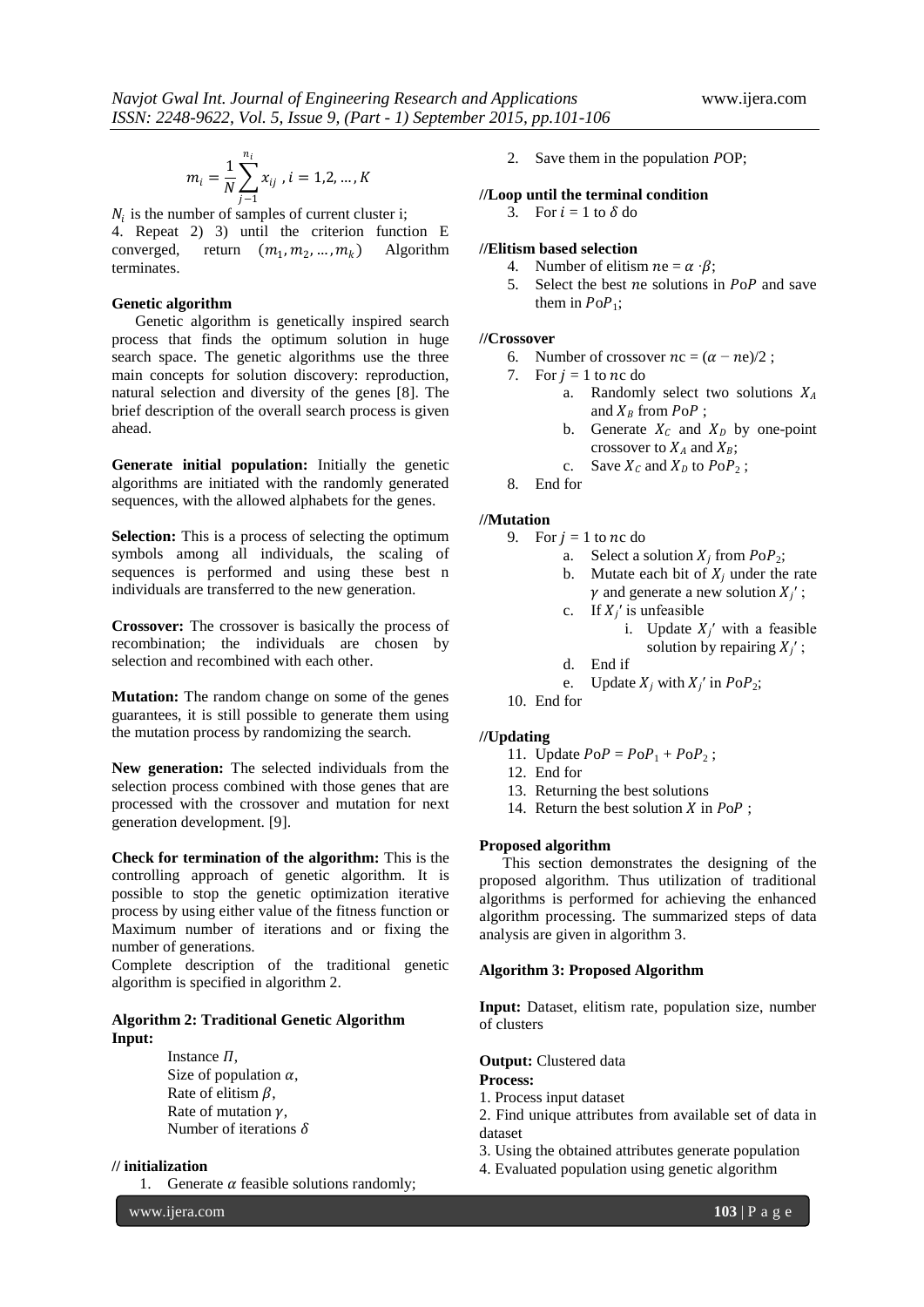5. If number of sequences = Number of clusters Stop genetic algorithm

6. Else if number of evaluation cycles = Number of iterations

Stop genetic algorithm

- 7. End if
- 8. Select most fit sequences as cluster centroids
- 9. Apply K-means with selected centroid

10. Return clustered data

 The algorithm 3 shows the proposed algorithm for clustering, in this algorithm the input data is processed to make clean. After pre-processing of data the attribute wise data analysis is performed thus first for each attributes the number of attributes is extracted then using these unique symbols the population is generated. The newly generated population is similar in size as the input dataset. Now the remaining steps namely selection, cross over and mutation is performed on the generated population. The genetic algorithm works till entire data is evaluated. There are two termination conditions are used first the number of clusters and number of sequences are similar (this returns most optimum tree points in data that are in similar in distance). Or second the numbers of iterations are reached, thus the fit values as centroid is selected. Now the k-means clustering algorithm is used to perform clustering using the selected centroids. Thus process guarantees to provide effective clustering.

# **IV. RESULT ANALYSIS**

The implementation of the desired technique completed and that is required to evaluate the implemented model. Thus this chapter contains the evaluated parameters and comparative results analysis of the proposed system.

### *A. Accuracy*

 In data mining and machine learning applications the amount of input samples are correctly recognized is known as the accuracy of the classifier or algorithm. The accuracy can be estimated using the given formula.

#### Accuracy

$$
=\frac{Total \ correctly \ identified \ samples}{Total \ samples \ to \ classify}
$$
X100

 The comparative accuracy of the proposed clustering algorithm is given using figure 2, in this diagram the proposed clustering algorithm is demonstrated using blue line and the traditional Kmeans clustering is given by the red line. For reporting performance X axis contains the dataset size and the Y axis contains the percentage accuracy. The results demonstrate the proposed algorithm provide

high accurate results as compared to the traditional Kmeans algorithm.





#### *B. Error rate*

 The error rate of the algorithm demonstrates the amount of data which is not correctly identified during classification. The error rate of an algorithm can be evaluated using the below given formula.





 $Error\ rate = 100 - Accuracy$ 

 The given figure 3 shows the comparative percentage error rate observed during evaluation of the implemented algorithms. To represent the performance of the system the X axis simulates the different data set size used for experiments with the system and the Y axis shows the percentage error rate. On the basis of experimental results the performance of the proposed algorithm improved and produces less error as compared to the traditional algorithms, additionally decreasing the error rate of shows improving performance of algorithm.

# *C. Memory used*

 The amount of main memory required to successfully execute the algorithm is known as the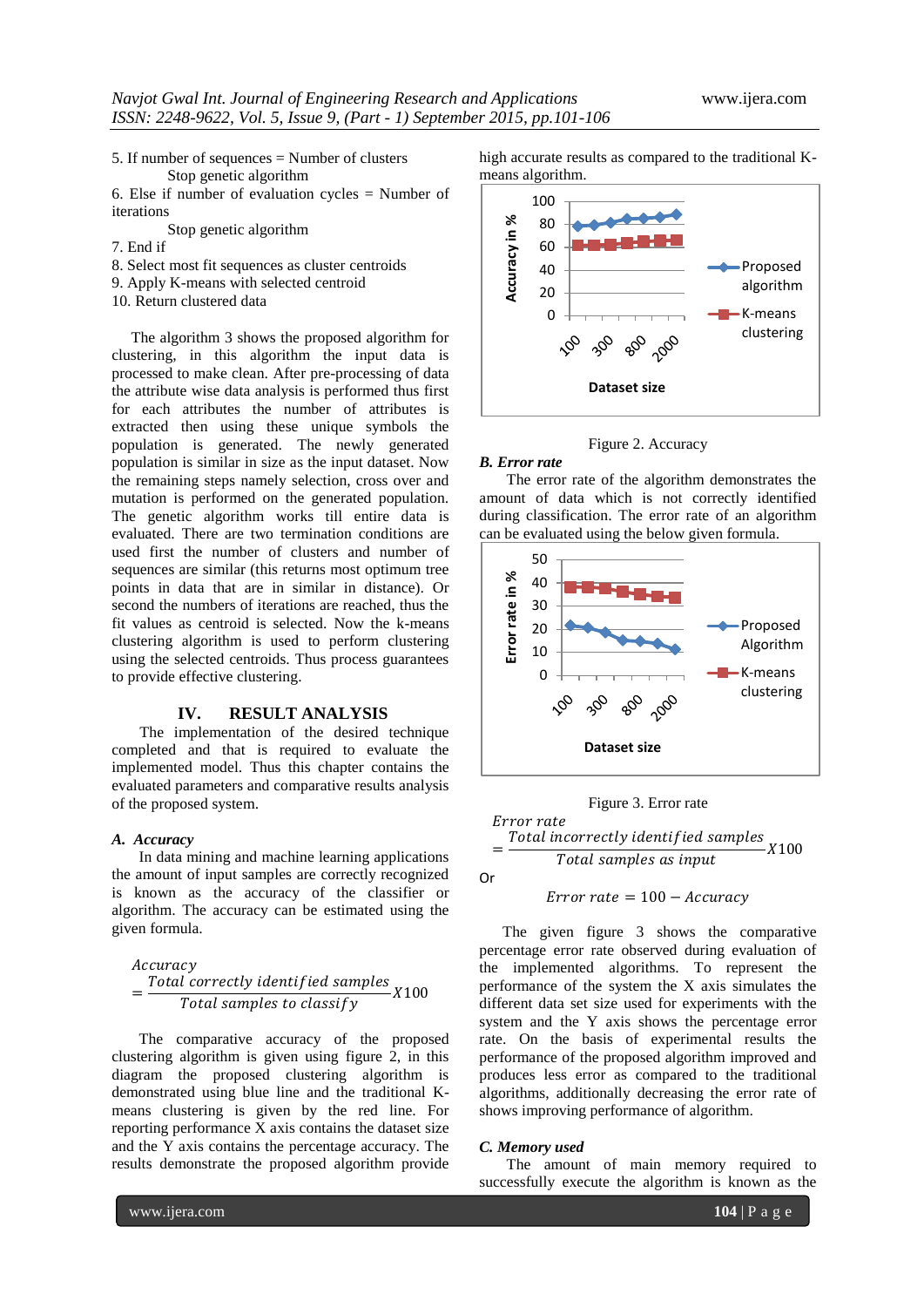memory consumption or space complexity of the algorithm. The amount of memory consumed during different experiments is reported using figure 4.

 In order to show the performance of algorithm X axis of the diagram shows the size of dataset used with experiments and the Y axis shows the amount of main memory consumed during experimentations in terms of KB (kilobytes). On the basis of experimental results the performance of the proposed algorithm in terms of memory usage is higher as compared to traditional algorithms. In other words the memory requirement of algorithms increases as the amount of data for experiments increases. The excessive memory used by the system shows the overhead of the encryption and decryption of the data during the clustering of data.



Figure 4. Memory consumption

### *D. Time Complexity*

 The amount of time required to perform clustering by algorithm is known as the time complexity.

 The time complexity of the proposed technique and K-means clustering algorithm is given in figure 5. In this diagram the X axis shows the dataset size and the Y axis shows the time complexity of the algorithm in terms of MS (milliseconds). According to the given diagram the proposed algorithm consumes more time as compared to the traditional algorithm thus the proposed algorithm is complex as compared to traditional method of clustering.

# **V. CONCLUSION AND FUTURE WORK**

The proposed clustering algorithm is hybrid technique of the unsupervised learning. In this technique cluster heads selection or centroid selection is based on the genetic algorithm. Thus in first step the genetic algorithm is utilized for centroid selection and in next step clustering is performed on data. In order to show effectiveness of the clustering algorithm the proposed clustering technique is compared with the traditional K-means clustering algorithm.



Figure 5. Time complexity

 The implementation of the proposed work is performed using JAVA technology and its performance is evaluated. The performance of the algorithm is measured in terms of accuracy, error rate, memory usage, and time complexity. After evaluation of the proposed technique the performance of algorithm is compared with the K-means clustering algorithm. On the basis of different set of experiments the performance of algorithms are summarized using table 1.

Table 1. Performance summary

| S.<br>No.      | Parameters          | Proposed<br>algorithm | K-means<br>clustering |
|----------------|---------------------|-----------------------|-----------------------|
|                | Accuracy            | High                  | Low                   |
| $\mathfrak{D}$ | Error rate          | Low                   | High                  |
| 3              | Memory usage        | High                  | Low                   |
|                | Time<br>consumption | High                  | Low                   |

 Evaluated results show the performance of the proposed clustering algorithm is found optimum and less fluctuating as compared to the traditional clustering algorithm. Thus the proposed clustering algorithm is comparatively more adoptable than traditional clustering algorithms.

 The key aim of designing an enhanced clustering algorithm is completed yet and that found using the effective centroid selection the performance of clustering algorithm is enhanced. Thus the proposed clustering technique is accurate most of the time; the only limitation is that it consumes more time and memory as compared to the traditional clustering algorithm. Thus that is required to collect more literature for enhancing the performance of the clustering algorithm.